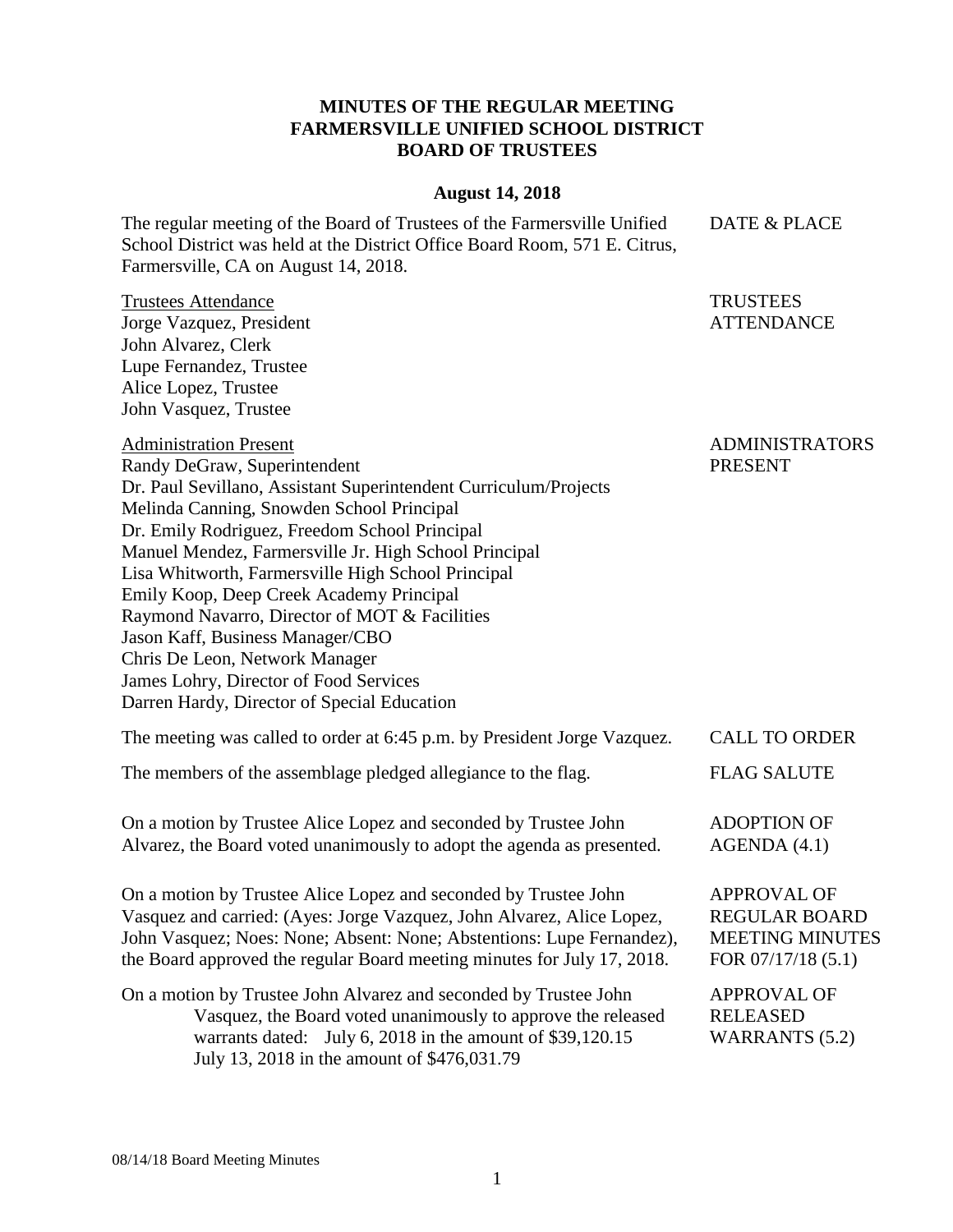Randy DeGraw, Superintendent, announced Pam Brem, FHS Ag Teacher, had retired. However, Mrs. Brem was not present to receive her retirement plaque.

Lisa Whitworth, FHS Principal, announced the FHS varsity football team is scheduled to play the Exeter on Friday, August 17, 2018. Channel 47 will be reporting live from Farmersville High School gym at 5:00 a.m. Mrs. Whitworth invited everyone to attend.

On a motion by Trustee John Alvarez and seconded by Trustee John Vasquez, the Board voted unanimously to approve the Aeries User Conference on October 7-9, 2018 in Sacramento, CA.

On a motion by Trustee John Alvarez and seconded by Trustee Alice Lopez, the Board voted unanimously to approve the Signature Revision to Farmersville Jr. High School ASB Account. Add: Manuel Mendez, Principal; Erika DeLaCruz, Assistant Principal; and Jana Lucas, ASB Advisor.

On a motion by Trustee Alice Lopez and seconded by Trustee John Alvarez, the Board voted unanimously to approve the District Representative to California Interscholastic Federation (CIF): Chris Sanchez.

On a motion by Trustee John Alvarez and seconded by Trustee John Vasquez, the Board voted unanimously to approve the camera donation to Graphic Design and Communication Pathway.

On a motion by Trustee Alice Lopez and seconded by Trustee John Alvarez, the Board voted unanimously to approve the donation by James Lohry to Fall Sports Teams: \$500.00.

On a motion by Trustee John Alvarez and seconded by Trustee John Vasquez, the Board voted unanimously to approve the SCICON Week and Day Trips agreement with Tulare County Office of Education.

On a motion by Trustee John Alvarez and seconded by Trustee John Vasquez, the Board voted unanimously to approve the agreement with Education Resource Consultants (ERC) Data Solution.

AWARDS/ PRESENTATIONS (6.1)

PUBLIC COMMENTS (8.0)

APPROVAL OF AERIES USER CONFERENCE (10.1)

APPROVAL OF SIGNATURE REVISION TO FJHS ASB ACCOUNT (10.2)

APPROVAL OF DISTRICT REPRESENTATIVE TO CIF (11.1)

APPROVAL OF CAMERA DONATION TO GRAPHIC DESIGN & COMMUNICATION PATHWAY (11.2)

APPROVAL OF DONATION TO FALL SPORTS TEAMS (11.3)

APPROVAL OF SCICON WEEK & DAY TRIPS AGREEMENT WITH TCOE (12.1)

APPROVAL OF AGREEMENT WITH ERC DATA SOLUTION (12.2)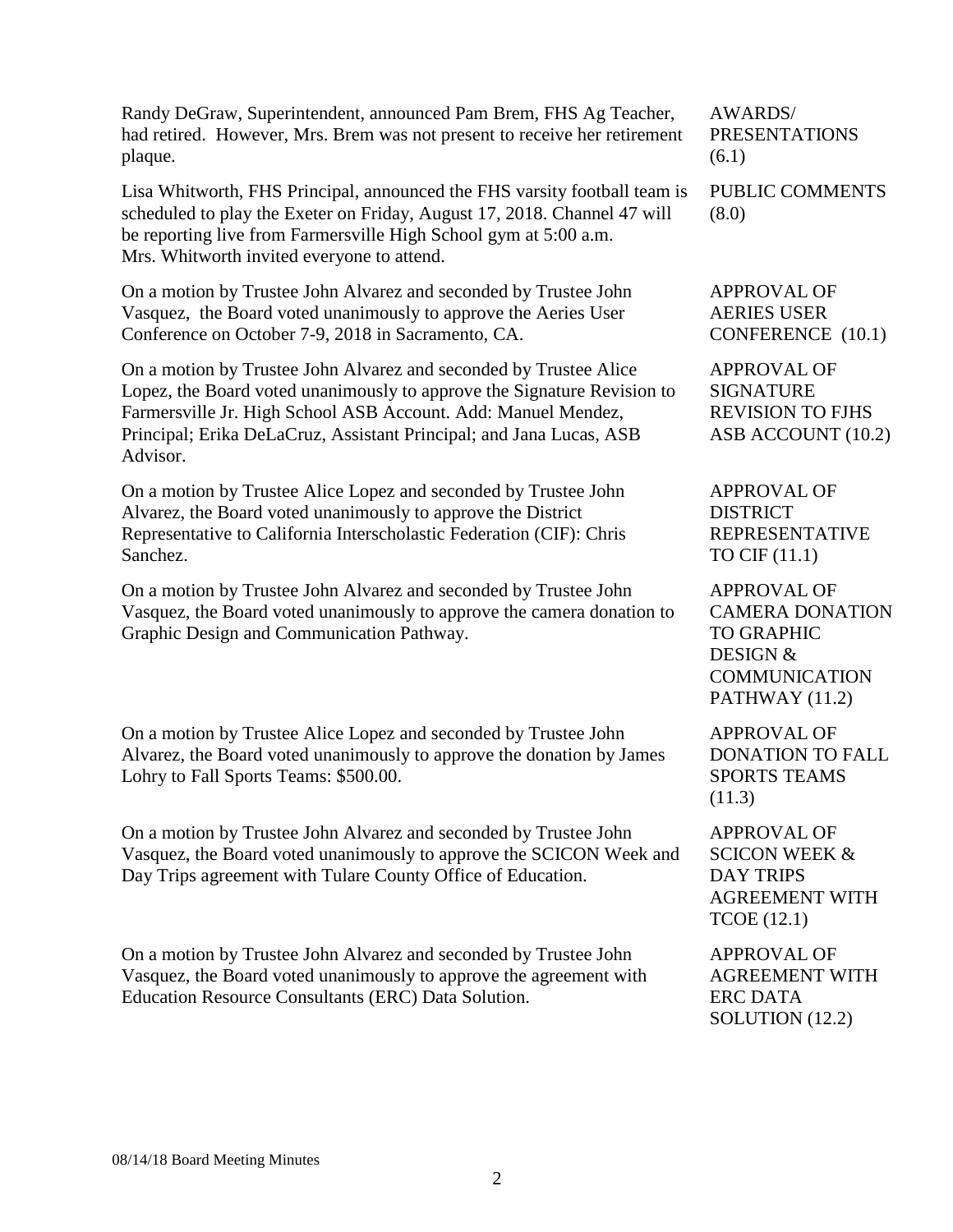| On a motion by Trustee John Alvarez and seconded by Trustee John       |
|------------------------------------------------------------------------|
| Vasquez, the Board voted unanimously to approve the Teaching Fellows - |
| Comprehensive School Support.                                          |

On a motion by Trustee John Alvarez and seconded by Trustee John Vasquez, the Board voted unanimously to approve the Certificated Personnel Report. (Item 13.1.1 through Item 13.1.3).

On a motion by Trustee Alice Lopez and seconded by Trustee John Vasquez, the Board voted unanimously to approve the Classified Personnel Report. (Item 13.2.1 through Item 13.2.5).

On a motion by Trustee John Vasquez and seconded by Trustee John Alvarez, the Board voted unanimously to approve the (unpaid) Leave Request.

The Board reviewed the Personnel Action Report (Information Only). PERSONNEL ACTION

On a motion by Trustee Alice Lopez and seconded by Trustee John Alvarez, the Board voted unanimously to approve the Provisional Intern Permits (PIPS) for:

Johnathen Castillo-Jaime, Mathematics Teacher, Farmersville High School

On a motion by Trustee Alice Lopez and seconded by Trustee John Vasquez, the Board voted unanimously to approve the Variable Term Waiver for ELL Authorization: Michael Barcellos, CTE Teacher, Farmersville High School

On a motion by Trustee Alice Lopez and seconded by Trustee John Vasquez, the Board voted unanimously to approve the Variable Term Waiver For ELL Authorization:

Mario Gutierrez, Mathematics Teacher, Farmersville High School

On a motion by Trustee Alice Lopez and seconded by Trustee John Alvarez, the Board voted unanimously to approve the District's Initial Proposal to the California School Employees Association (CSEA) regarding collective bargaining agreement negotiations.

APPROVAL OF TEACHING FELLOWS - COMPREHENSIVE SCHOOL SUPPORT (12.3)

APPROVAL OF CERTIFICATED PERSONNEL (13.1)

APPROVAL OF CLASSIFIED PERSONNEL (13.2)

APPROVAL OF (UNPAID) LEAVE REQUEST (13.3)

REPORT REVIEWED (13.4)

APPROVAL OF PROVISIONAL INTERN PERMIT (PIP) (13.5)

APPROVAL OF VARIABLE TERM WAIVER FOR ELL AUTHORIZATION (13.6)

APPROVAL OF VARIABLE TERM WAIVER FOR ELL AUTHORIZATION (13.7)

APPROVAL OF DISTRICT'S INITIAL PROPOSAL TO CSEA (13.8)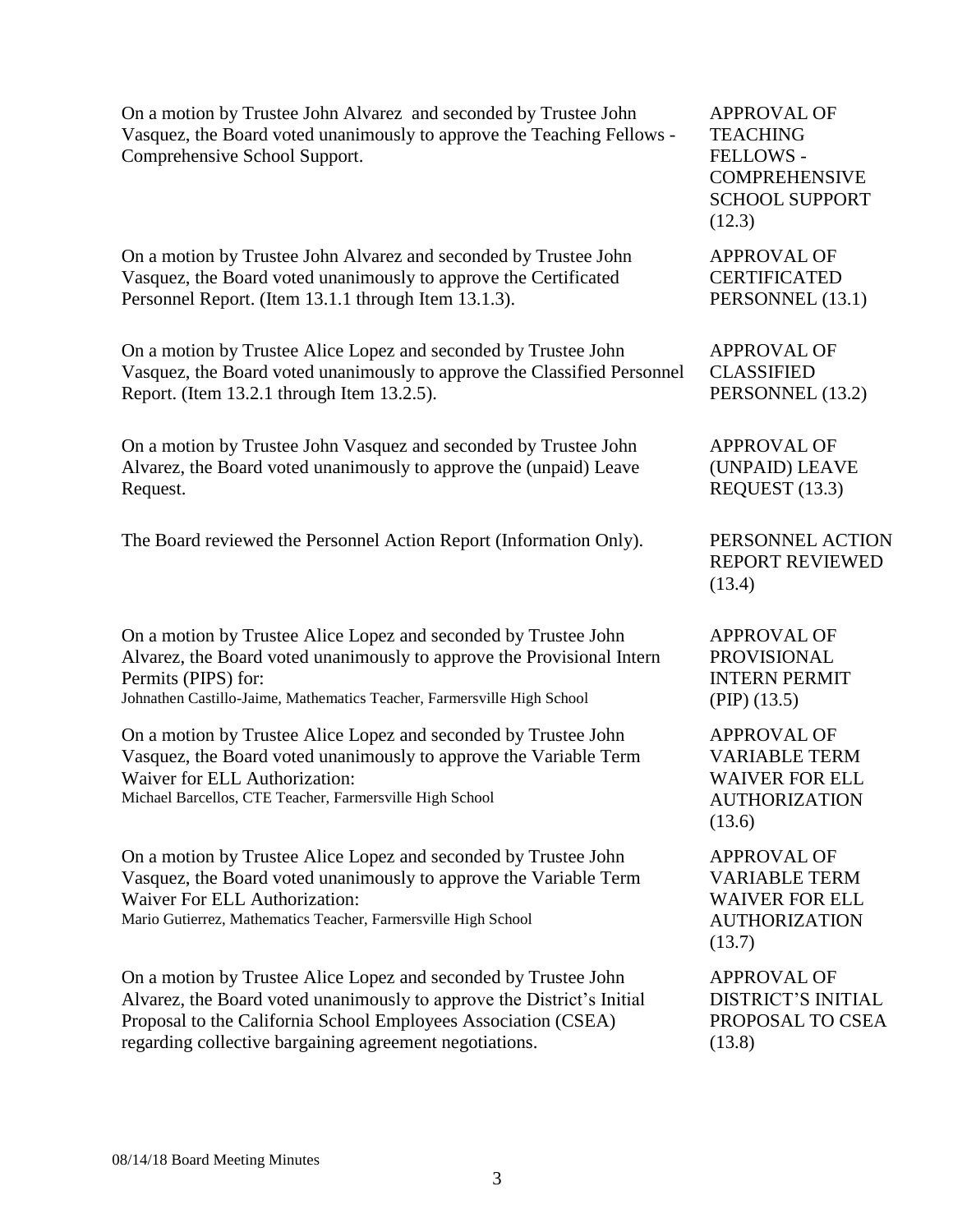| The Board requested the following items be placed on a future agenda:                                                                                                                                                                           | <b>FUTURE AGENDA</b><br>ITEMS $(14.1)$                                          |
|-------------------------------------------------------------------------------------------------------------------------------------------------------------------------------------------------------------------------------------------------|---------------------------------------------------------------------------------|
| <b>Trustee Alice Lopez</b>                                                                                                                                                                                                                      |                                                                                 |
| 1. Enrollment numbers.                                                                                                                                                                                                                          |                                                                                 |
| <b>Trustee John Vasquez</b><br>1. Update on VUSD transporting students to Farmersville.                                                                                                                                                         |                                                                                 |
| <b>Trustee Lupe Fernandez</b><br>1. Update on what is being worked out regarding traffic at Freedom.                                                                                                                                            |                                                                                 |
| <b>Trustee John Alvarez</b><br>1. FFA insurance for animals for students. See what the cost is and who<br>pays for the cost.<br>2. Food vs. Serve.<br>3. Food donations.<br>4. Monthly report on tardies and truancies from all schools.        |                                                                                 |
| <b>Trustee Jorge Vazquez</b><br>1. Set up a meeting with TCOE and talk to someone about reducing the<br>speed coming from Exeter. Set up some signs. Trustee Alice Lopez<br>volunteered to attend the meeting.                                  | <b>FUTURE AGENDA</b><br>ITEMS $(14.1)$                                          |
| The Board tabled Item 15.1: Approval of Property Appraisal.                                                                                                                                                                                     | <b>ITEM 15.1 TABLED</b>                                                         |
| On a motion by Trustee Alice Lopez and seconded by Trustee John<br>Alvarez, the Board voted unanimously to approve the Administrative<br>Review Training on September 7, 2018 in Sacramento, CA.                                                | <b>APPROVAL OF</b><br><b>ADMINISTRATIVE</b><br><b>REVIEW TRAINING</b><br>(15.2) |
| On a motion by Trustee John Alvarez and seconded by Trustee John<br>Vasquez, the Board voted unanimously to approve Budget Revision #2<br>$(2018-2019).$                                                                                        | <b>APPROVAL OF</b><br><b>BUDGET REVISION</b><br>#2(15.3)                        |
| On a motion by Trustee Alice Lopez and seconded by Trustee John<br>Alvarez, the Board voted unanimously to approve awarding the bid for the<br>Farmersville High School Modernization of Hydraulic Elevator to Thyssen<br>Krupp: (\$65,481.00). | <b>APPROVAL TO</b><br><b>AWARD BID FOR</b><br>FHS MODERNIZATION<br>OF HYDRAULIC |

ELEVATOR (16.1)

Krupp: (\$65,481.00).